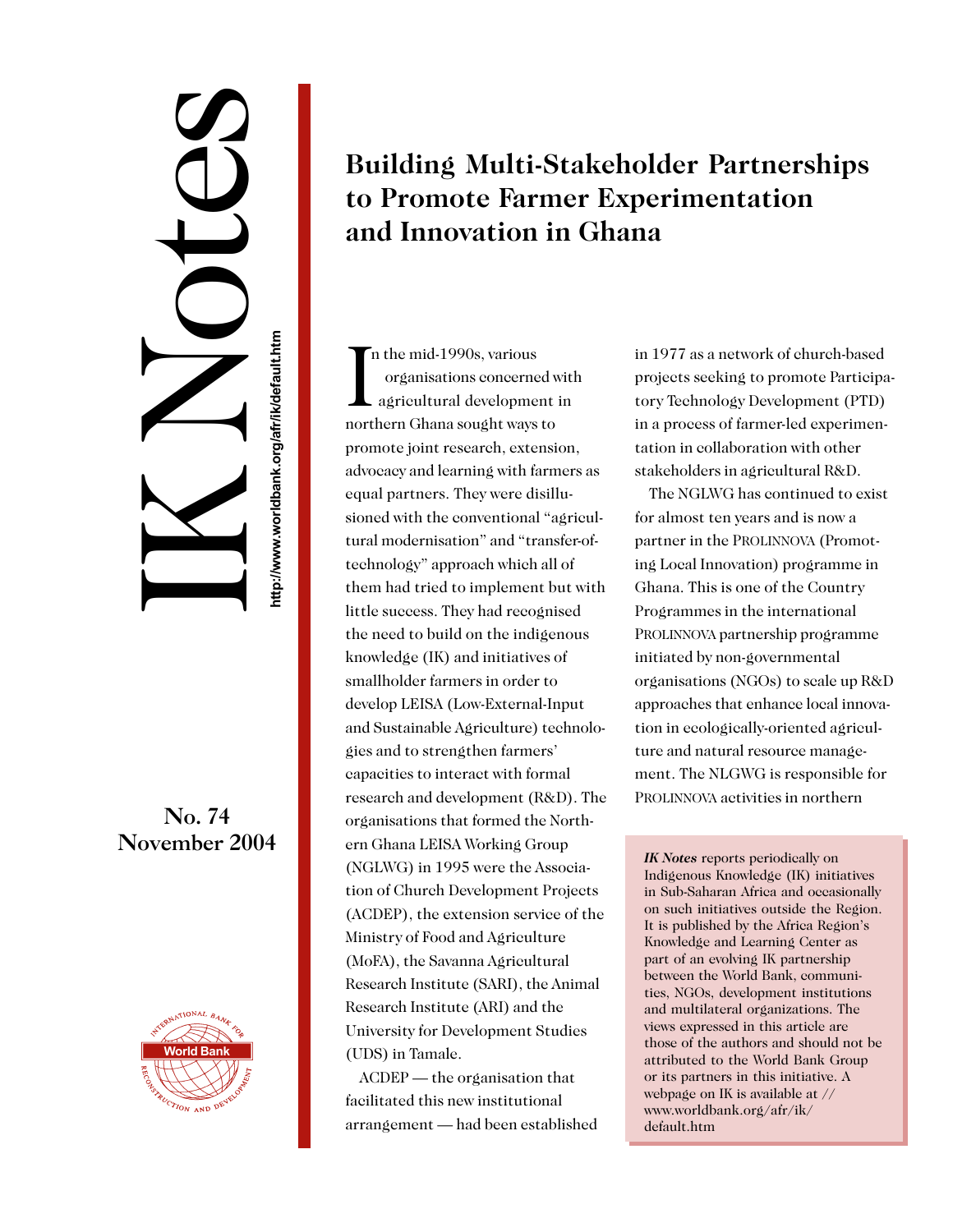Ghana. In order to learn from experience and feed the lessons into the process of building partnerships to promote local innovation, the NGLWG critically analysed its own experiences in creating, facilitating and managing a multistakeholder partnership.

### **Creating the partnership**

The NGLWG was created as part of an action-research project in collaboration with the Centre for Information on Low External Input and Sustainable Agriculture (ILEIA). Initially, ILEIA was the legal holder for the project, as well as a partner in the research, advocacy and learning process.

Several factors favoured the formation of the NGLWG. The initiators of the collaboration, ILEIA and ACDEP, were bound by a common concern for sustainable agriculture, the environment and the livelihoods of resource-poor farmers producing primarily for subsistence. The local partners (ACDEP, MoFA, SARI, ARI and UDS) felt that their own goals could be achieved only by focusing on the collective goal of increasing productivity in smallholder farming. Collaboration was officially encouraged in the face of dwindling government funding for agricultural R&D. As part of government policy for financial rationalisation, wile the operational budgets of many institutions had been severely cut, they were still expected to implement their field programmes. Collaborating with other institutions made better use of existing resources and expertise.

The NGLWG went through a network-building process of developing a collective vision and specific goals for the group, gaining members' commitment, negotiating between different interests (of individuals, institutions and ingroups) and developing its own ethos, norms, working principles and procedures. The members came not only from different institutions but also from different disciplines. Some were oriented more to research, others more to practical development on the ground. The diversity of opinions had to be considered before majority decisions could be taken. Agreements have been mainly verbal, amongst individuals rather than their institutions. The process of agreeing on what to do and how to do it brought the stakeholders closer together.

The ACDEP field stations that facilitated the farmer-led experimentation had already existed for some time and had established good rapport with the local people. The experimenting farmers and their communities, including the chiefs, were very enthusiastic about the collaboration. The fact that farmers' priorities were taken as a starting point for PTD secured their interest and cooperation.

Several national policies had created a situation in which farmers were seeking LEISA-based methods of production for their own survival and for the market. For example, the removal of subsidies on agricultural inputs had increased the price of fertiliser and veterinary drugs far beyond the reach of smallholder farmers. This encouraged experimentation with alternatives based on IK, such as ethno-veterinary treatments and using animal manure to improve soil fertility.

Monitoring and evaluation (M&E) has played an important role in building the partnership through joint learning processes. M&E takes place at different levels:

- *1.Reports to donor organisations.* These include reports on NGLWG training workshops and on fieldwork being undertaken.
- *2.Community open days.* Farmers selected by the community to experiment on its behalf report back to the community. During the open days, community members and other interested groups, including the NGLWG, visit the farms of experimenting farmers and discuss progress.
- *3.Community workshops.* After an experiment has been completed, communities meet in a workshop, facilitated by the NGLWG, to discuss the benefits or otherwise of a given practice.
- *4.NGLWG meetings.* Process issues and results of the process are subjected to peer review.

### **Facilitating development of the partnership**

Initially, ACDEP facilitated the NGLWG partnership. Within a year, other network members started to assume facilitation roles. ILEIA soon devolved authority and responsibility for the network to the Ghanaian partners. The NGLWG saw this as a sign of genuine partnership with collective responsibility for the success or failure of the project. It showed ILEIA's confidence in the local partners, who then felt challenged to live up to these expectations.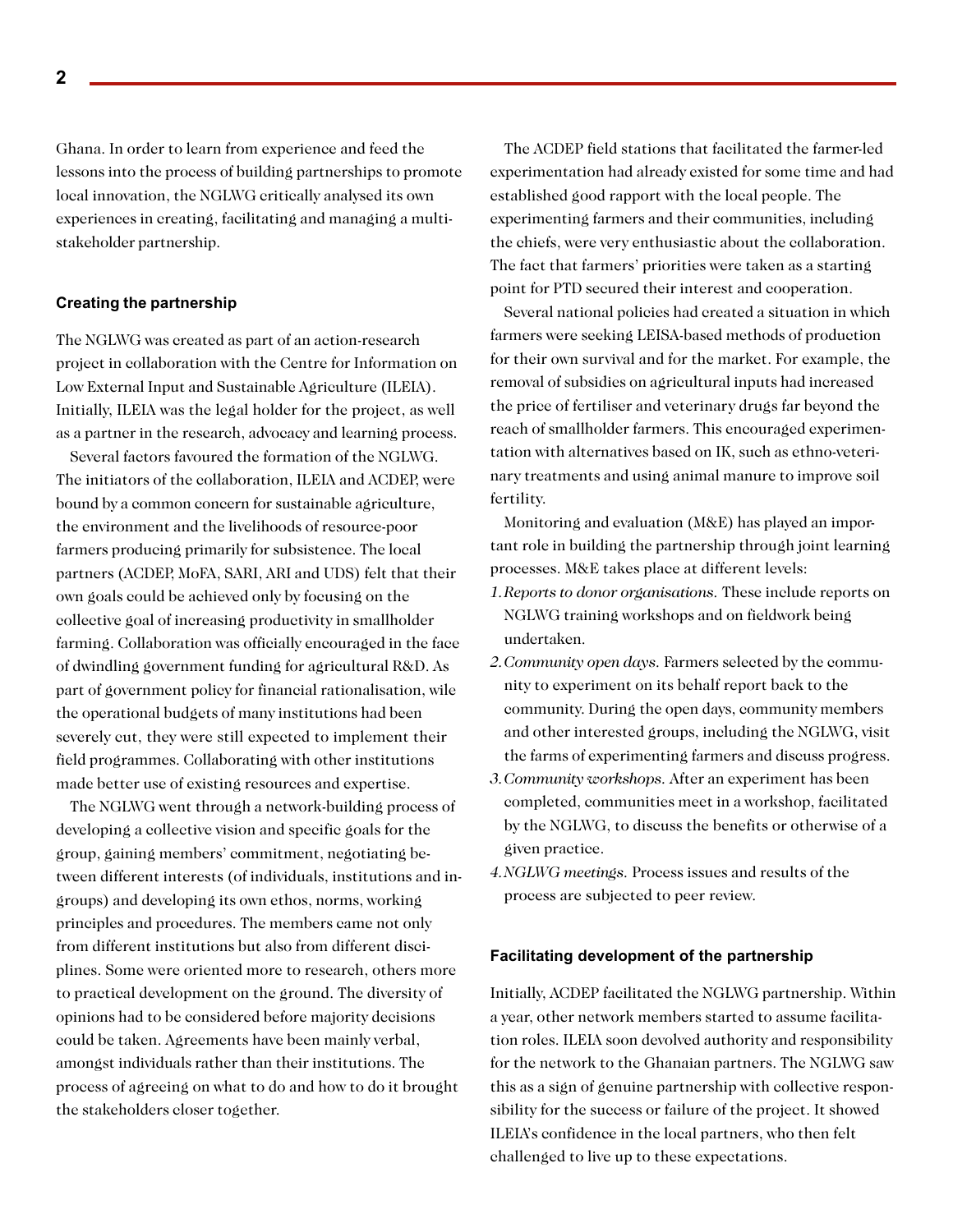New potential members in the network are invited to take part in annual training workshops held by the NGLWG. Those whose interest is heightened by this interaction keep contact with the group and eventually become members. Membership does not require cash payment, but rather an investment of time and a willingness to make inputs into NGLWG activities. Members perceive the main benefit to be that of an association with professionals from different backgrounds; this provides stimulus for continuing the partnership.

Conflict is not avoided and differences are aired openly. During formation of the network, behind-the-scene negotiation was used as a tool in conflict resolution. From experience, NGLWG members were well aware of the potential dangers should a network totally depend on external support. The members decided to stay together, with or without external influences. NGLWG members have, over time, developed a strong bond of trust and mutual respect. All views are considered important. Each member is expected to listen to the others. This creates an environment conducive for members to agree or disagree with the general line of thought. As a result, members have come to accept and act according to group decisions after careful and, in some instances, long debates.

### **Organisation and management of the partnership**

### *Structure*

The NGLWG borrowed the management system of ACDEP, where authority lies with the members. Thus, a horizontal coordinating structure according to principles of collective management evolved. Committees mandated by the members execute the various functions of the network. The NGLWG forms a Research Coordinating Committee (RCC) for each PTD activity. The composition of the RCC depends on the expertise required to backstop the work as well as a member's availability to be involved at that time of the year. The RCC works as a facilitating group that frequently visits farmers who are conducting PTD experiments.

### *Communication*

The ACDEP Secretariat serves as the NGLWG Secretariat. Invitations to meetings are by formal letter and also by phone, where possible. Most NGLWG members work in

rural areas where access to the Internet is difficult. E-mail is not a common form of communication within the group. The members meet face-to-face several times a year at NGLWG meetings, networking meetings and training workshops, and while implementing fieldwork in support of farmers' experimentation.

### *Working culture*

The NGLWG has no written rules or sanctions but has, over time, established a working culture that new members eventually imbibe. For example, the group attaches a high level of seriousness to its work while maintaining its informality. Symbols of formality such as titles (Dr, Sir, Madam etc) are never used at NGLWG meetings. All members are treated as equals.

### *Financial management*

After the action-research project with ILEIA ended, the ACDEP Secretariat continued to source external funding to carry out activities, including support for the functioning of the NGLWG. Funds have been allocated so as to support activities facilitated by ACDEP stations. The NGLWG is a source of resource persons who provide technical backstopping to the stations as required.

Transparency is one of the foremost requirements for developing trust and respect within a network. In the NGLWG, few things – if any – are kept secret. All members have access to project formulation documents and budgets. What can or cannot be done without the limits of each project is openly discussed.

### **NGLWG and PROLINNOVA**

When ACDEP received information about PROLINNOVA, the NGLWG was quick to show interest in the project supported by the International Fund for Agricultural Development (IFAD) to design a national PROLINNOVA programme. To be able to link up easily with national bodies, including the IFAD-funded Root and Tuber Improvement Programme (RTIP), it was necessary to involve a network in southern Ghana. This is how ECASARD (Ecumenical Association for Sustainable Agricultural and Rural Development) came into the picture.